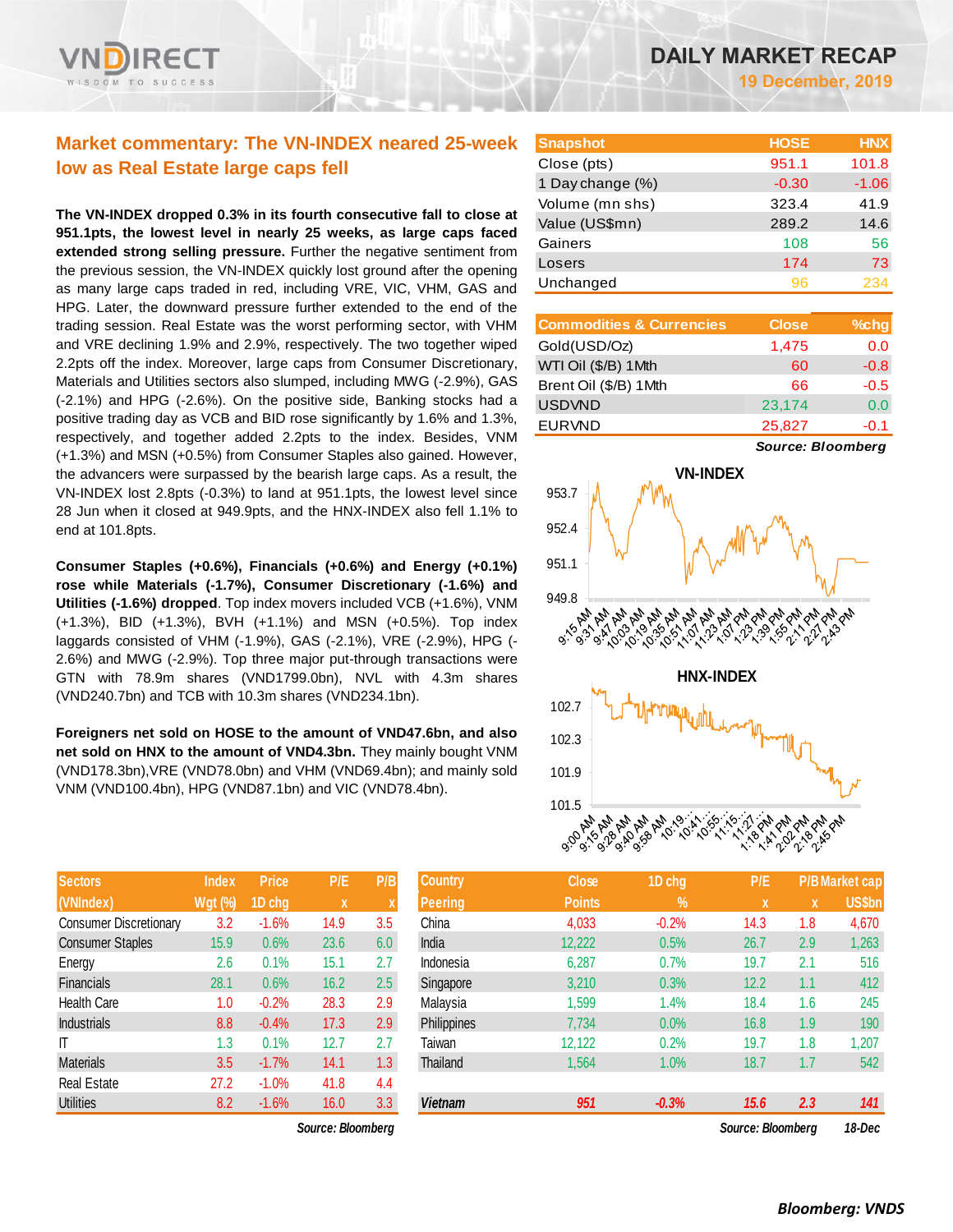

# **Market News**

**Oil snaps four-day gain as report shows U.S. stockpiles swelling.** Oil snapped a four-day gain after an industry report showed a large build in U.S. crude and gasoline stockpiles, reviving demand concerns. Futures in New York fell as much as 0.8% after rising 3.7% over the past four days amid an easing of trade tensions between the U.S. and China. The American Petroleum Institute reported crude inventories swelled by 4.7 million barrels last week and gasoline stockpiles expanded by 5.6 million barrels, according to people familiar with the data. That would be the largest gasoline build since January if confirmed by official government figures due Wednesday. *(Bloomberg)*

**U.S. slaps heavy duties on Vietnamese steel.** The U.S. Department of Commerce (DOC) on December 16 announced the imposition of duties of up to 456% on corrosion-resistant and coldrolled steel produced in Vietnam using a substrate of South Korean or Taiwanese origin. DOC noted in a statement that it had found that steel products from South Korea or Taiwan were shipped to Vietnam for minor processing and then exported to the United States, circumventing U.S. antidumping and anti-subsidy duties. Vietnam's corrosion-resistant and cold-rolled steel using local materials or those imported from other countries and territories will not be subject to these duties. In early July, DOC issued the preliminary results of an anti-dumping and anti-subsidy investigation into Vietnam's corrosion-resistant and cold-rolled steel using materials imported from Taiwan and South Korea. The processing of the two steel products in Vietnam was found to be insignificant, allowing the evasion of the anti-dumping and anti-subsidy duties imposed by the United States on steel products from Taiwan and South Korea. The Ministry of Industry and Trade has warned local enterprises of stricter regulations on trade remedies in importing countries so that enterprises can work out appropriate business strategies, specifically using local materials. *(Vietnamnet.vn)*

# **Coverage Universe Update**

### **Vietcombank (VCB) – Update**

**The stellar growth has been priced in**

### **NIM expansion lingers on the back of increasing asset yields**

9M19 NIM grew by 43bp to 3.2%, due to a 71bp hike in asset yield, which more than offset a 32bp increase in cost of funds. The improvement in asset yields was driven by a 63bp increase in loan yields, while a rise in the funding cost of deposits led to an 18bp increase in cost of funds. CASA ratio decreased to 27% as at end-3Q19 (3Q18: 28%).

### **Non-interest income (Non-II) expected to accelerate going forward**

The FWD-VCB deal is valued at about US\$400m, which includes c.US\$382m in upfront fee payment for an exclusive 15-year bancassurance partnership, and US\$18m for the sale of a 45% stake in VCB's insurance unit VCB Cardiff Life Insurance (VCLI, Unlisted). With VCB's extensive network of 106 branches and 431 transaction offices, we estimate that bancassurance fees will help Non-II to grow at a 44.6% CAGR in FY19F-21F.

### **Best-in-class asset quality**

NPL ratio stood at 1.1% as at end-3Q19, higher than the overall 1.0% level in 9M19 due to a lower write-off ratio of 0.12% in 9M19 vs. 0.69% in FY18. We expect the bank to write off bad debt more aggressively in 4Q19 to bring the NPL ratio down to 1% by year-end. Though provision expenses fell in 9M19 by 3.6% yoy, loan loss-coverage rose to 185.2% as of end-3Q19 (1Q19: 169.2%; 2Q19: 176.8%), the highest among its peers.

### **We raise our FY19-21F earnings forecasts by 38.5-63.8%**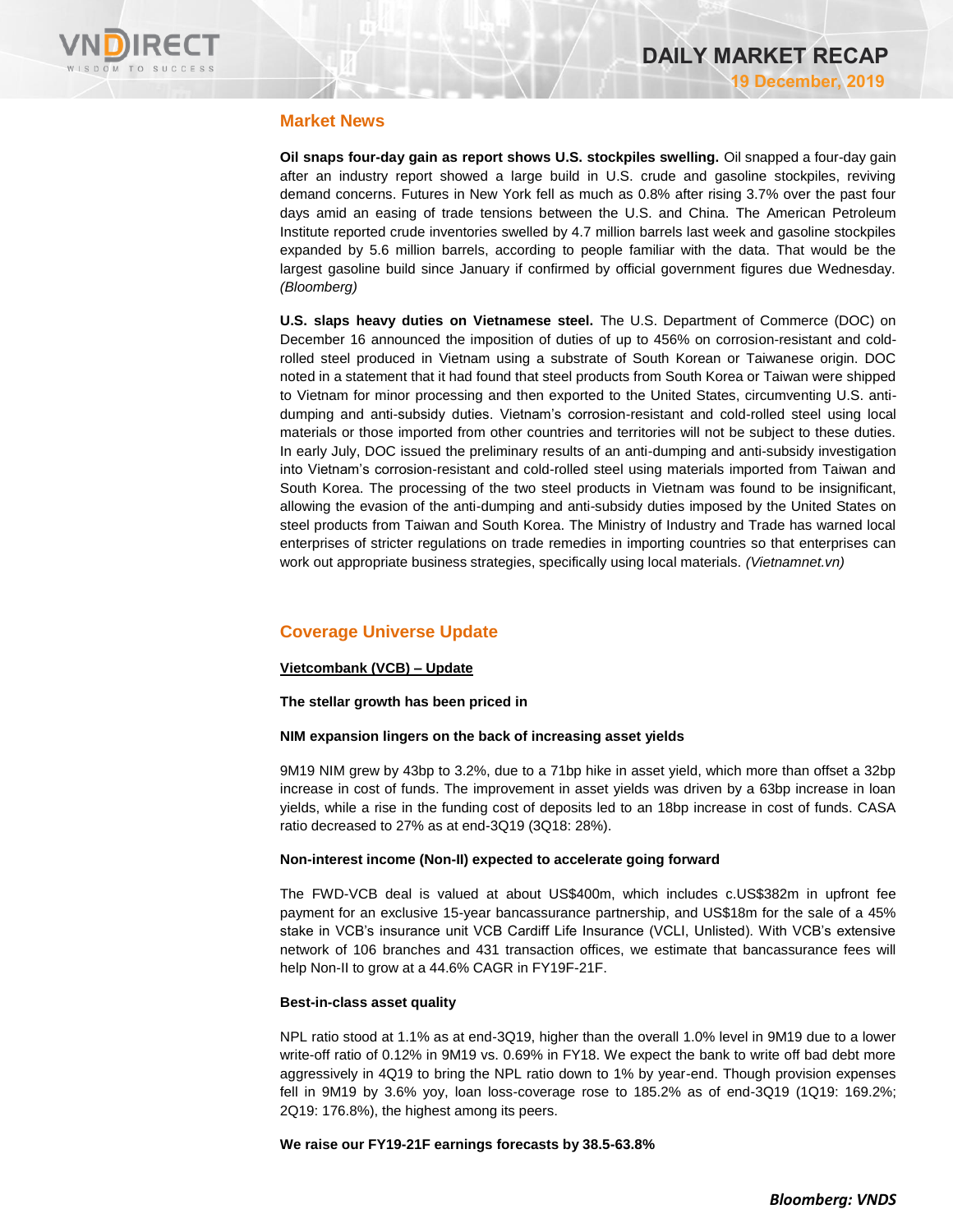

We enhance our net profit CAGR to 29.8% over FY19-21F (previous forecast: 19.6%) to reflect the VND8,867bn income from the upfront bancassurance payment and the c.VND155bn net gain from VCB's divestment of VCLI, which leads to a rise in net service income and net other income. The net profit growth will be driven by a 16.8% CAGR in net interest income, on the back of a 15% loan CAGR and a 26bp NIM expansion over the period. We forecast a 44.6% CAGR in Non-II, including a 76.6% CAGR in fee income, for FY19-21F.

**DAILY MARKET RECAP** 

**19 December, 2019**

#### **Maintain Hold with a higher TP of VND92,200**

We lift our FY19-21F EPS forecasts by 15.2-35.9% on the bancassurance deal contributions. We maintain our Hold call with a higher TP of VND92,200, based on an equal weighting of residual income valuation (COE: 13%; LTG: 4%) and 3.0x FY20F P/BV. Downside risk is higher-thanexpected bad debt, which will increase credit costs. Upside risk is vice versa.

*Read the full report: [HERE](https://apc01.safelinks.protection.outlook.com/?url=https%3A%2F%2Fnhanha-public-api.vndirect.com.vn%2Fclick%2FOGE0ODlmZDA2ODYwMjZlMjAxNjg5OGJlM2IzNDMxODU%3D%2FMGY4YjgzZThiNmFiNDEzOGIyMDlkOWI1MjQxMjhhMzE%3D%2F0f8b83e8b6ab4138b209d9b524128a31-VCB_Update_20191218.pdf%2FcmVzZWFyY2hAdm5kaXJlY3QuY29tLnZu%2FMTM0MTU%3D&data=01%7C01%7Ctrung.phanthanh%40vndirect.com.vn%7C384a83efeaec4a5f19de08d783873af7%7C205877dd7b5242a0869607cbd63de0f4%7C0&sdata=FAn0w9V4jWSlETlvaQWI3AuF%2BbsFjAW36GpZSdd1q5U%3D&reserved=0)*

### **Notable Corporate Events**

**PetroVietnam Power Corporation (POW VN) - 11M19 business results:** POW's 11M19 sales brought in VND31,405.2bn, or 0.4% above the target for the whole of 2019, the company reported. In terms of output, POW generated 20.64bn kWh in 9M19, achieving 95.6% of the 2019 plan. *(Cafef.vn)*

*<to be continued>*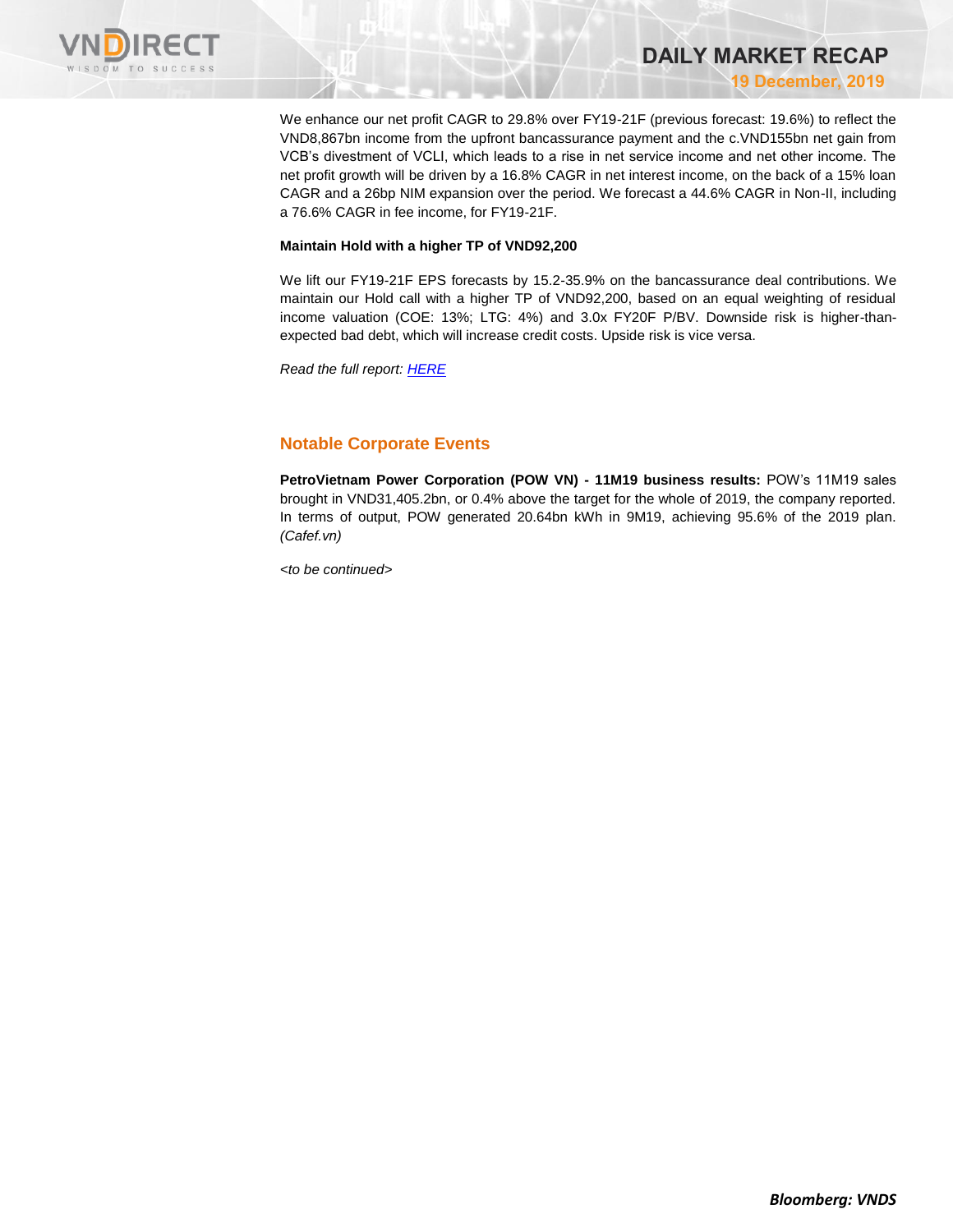# **DAILY MARKET RECAP**

**19 December, 2019**

# **COVERAGE SUMMARY**

| Ticker          | <b>Close price</b> | <b>Adjusted target</b><br>price | <b>Dividend yield</b> | <b>Potential return</b> | <b>Rating</b> | <b>Latest report</b> |
|-----------------|--------------------|---------------------------------|-----------------------|-------------------------|---------------|----------------------|
| PC <sub>1</sub> | 17,300             | 24,500                          | 0.0%                  | 41.6%                   | <b>ADD</b>    | Link                 |
| <b>LPB</b>      | 7,200              | 10,000                          | 0.0%                  | 38.9%                   | <b>ADD</b>    | Link                 |
| <b>NLG</b>      | 26,950             | 39,600                          | 1.9%                  | 48.8%                   | <b>ADD</b>    | Link                 |
| <b>ACV</b>      | 75,000             | 105,000                         | 0.0%                  | 40.0%                   | <b>ADD</b>    | <b>Link</b>          |
| <b>DPM</b>      | 13,200             | 15,800                          | 7.3%                  | 27.0%                   | <b>ADD</b>    | Link                 |
| QNS             | 29,100             | 44,300                          | 1.7%                  | 54.0%                   | <b>ADD</b>    | Link                 |
| <b>LTG</b>      | 21,300             | 27,300                          | 7.5%                  | 35.7%                   | <b>ADD</b>    | $Link$               |
| VCB             | 86,700             | 92,200                          | 0.9%                  | 7.2%                    | <b>HOLD</b>   | Link                 |
| <b>MBB</b>      | 21,000             | 34,300                          | 2.9%                  | 66.2%                   | <b>ADD</b>    | Link                 |
| <b>VPB</b>      | 19,250             | 21,200                          | 0.0%                  | 10.1%                   | <b>HOLD</b>   | Link                 |
| <b>TCM</b>      | 19,350             | 28,200                          | 2.7%                  | 48.5%                   | <b>ADD</b>    | Link                 |
| <b>HPG</b>      | 22,550             | 26,139                          | 0.0%                  | 15.9%                   | <b>ADD</b>    | Link                 |
| <b>PVT</b>      | 16,600             | 21,000                          | 6.3%                  | 32.8%                   | <b>ADD</b>    | Link                 |
| <b>STK</b>      | 17,050             | 25,200                          | 8.8%                  | 56.6%                   | <b>ADD</b>    | Link                 |
| <b>AAA</b>      | 13,850             | 25,300                          | 14.7%                 | 97.3%                   | <b>ADD</b>    | $Link$               |
| <b>PNJ</b>      | 80,900             | 88,000                          | 2.8%                  | 11.6%                   | <b>HOLD</b>   | $Link$               |
| <b>KDH</b>      | 26,250             | 28,300                          | 1.9%                  | 9.7%                    | <b>HOLD</b>   | Link                 |
| <b>DCM</b>      | 6,670              | 8,900                           | 13.5%                 | 46.9%                   | <b>ADD</b>    | Link                 |
| <b>VTP</b>      | 113,300            | 111,000                         | 1.3%                  | $-0.7%$                 | <b>HOLD</b>   | Link                 |
| ACB             | 22,500             | 30,400                          | 4.4%                  | 39.6%                   | <b>ADD</b>    | Link                 |
| GAS             | 95,500             | 105,700                         | 6.0%                  | 16.7%                   | <b>ADD</b>    | $Link$               |
| <b>PVS</b>      | 17,800             | 24,100                          | 3.9%                  | 39.3%                   | <b>ADD</b>    | Link                 |
| <b>PVD</b>      | 15,150             | 19,600                          | 0.0%                  | 29.4%                   | <b>ADD</b>    | Link                 |
| <b>MSH</b>      | 45,800             | 66,600                          | 8.0%                  | 53.4%                   | <b>ADD</b>    | Link                 |
| <b>MWG</b>      | 110,000            | 140,700                         | 1.4%                  | 29.3%                   | <b>ADD</b>    | Link                 |
| <b>POW</b>      | 12,350             | 18,334                          | 0.0%                  | 48.5%                   | <b>ADD</b>    | Link                 |
| TCB             | 22,700             | 27,400                          | 0.0%                  | 20.7%                   | ADD           | $Link$               |
| <b>PPC</b>      | 28,200             | 27,879                          | 8.9%                  | 7.8%                    | <b>HOLD</b>   | $Link$               |
| <b>VIB</b>      | 17,000             | 21,200                          | 2.9%                  | 27.6%                   | ADD           | $Link$               |
| KBC             | 14,750             | 17,500                          | 6.8%                  | 25.4%                   | ADD           | Link                 |
| <b>VNM</b>      | 118,600            | 155,600                         | 3.8%                  | 35.0%                   | ADD           | Link                 |
| <b>VHM</b>      | 83,900             | 104,300                         | 1.2%                  | 25.5%                   | ADD           | Link                 |
| <b>VJC</b>      | 142,700            | 142,200                         | 2.1%                  | 1.8%                    | <b>HOLD</b>   | Link                 |
| <b>VHC</b>      | 77,400             | 93,900                          | 5.2%                  | 26.5%                   | ADD           | Link                 |
| <b>VRE</b>      | 31,950             | 43,900                          | 0.0%                  | 37.4%                   | ADD           | $Link$               |
| <b>GMD</b>      | 23,550             | 29,500                          | 6.2%                  | 31.5%                   | ADD           | Link                 |
| <b>DBC</b>      | 23,700             | 30,700                          | 2.1%                  | 31.7%                   | ADD           | <b>Link</b>          |
| <b>FPT</b>      | 55,500             | 74,000                          | 3.6%                  | 36.9%                   | ADD           | $Link$               |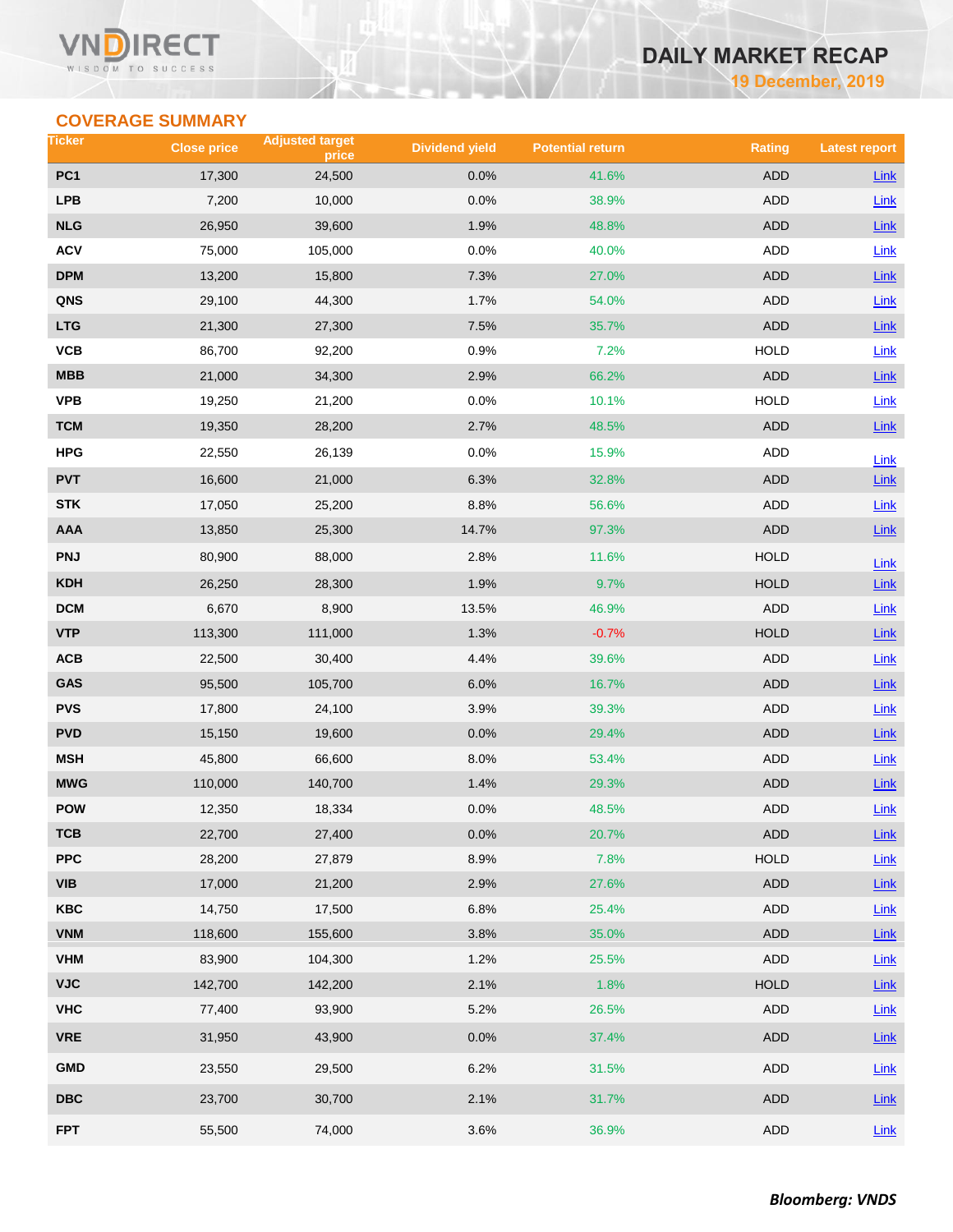# **MARKET MOVEMENTS**

WISDOM TO SUCCESS

**RECT** 

|                    | <b>HOSE</b>  |       |      |        |              |  |  |  |  |  |
|--------------------|--------------|-------|------|--------|--------------|--|--|--|--|--|
| <b>Top gainers</b> |              |       |      |        | <b>VND</b>   |  |  |  |  |  |
| <b>Ticker</b>      | Last         | Chg   | %chq | Vol.   | <b>Index</b> |  |  |  |  |  |
|                    | <b>Price</b> |       |      |        | impact       |  |  |  |  |  |
| <b>UDC</b>         | 4,900        | 320   | 6.99 | 20     | 0.003        |  |  |  |  |  |
| <b>CLG</b>         | 3,690        | 240   | 6.96 | 34,120 | 0.001        |  |  |  |  |  |
| <b>MDG</b>         | 11,200       | 700   | 6.67 | 460    | 0.002        |  |  |  |  |  |
| <b>TNC</b>         | 16,000       | 1,000 | 6.67 | 100    | 0.006        |  |  |  |  |  |
| <b>PNC</b>         | 12,050       | 750   | 6.64 | 70     | 0.002        |  |  |  |  |  |

| <b>Top losers</b> |              |          |         |         | <b>VND</b>   |
|-------------------|--------------|----------|---------|---------|--------------|
| <b>Ticker</b>     | Last         | Cha      | %chq    | Vol.    | <b>Index</b> |
|                   | <b>Price</b> |          |         |         | impact       |
| HAI               | 4.000        | $-300$   | $-6.98$ | 4.76MLN | $-0.016$     |
| <b>TCD</b>        | 10,000       | $-750$   | $-6.98$ | 1,270   | $-0.009$     |
| <b>RDP</b>        | 6.980        | $-520$   | $-6.93$ | 350     | $-0.006$     |
| <b>TSC</b>        | 2,960        | $-220$   | $-6.92$ | 2.22MLN | $-0.009$     |
| PGD               | 56,800       | $-4,200$ | $-6.89$ | 180     | $-0.110$     |

|               | <b>Top index movers</b> |       |      |         |              |  |  |  |  |  |
|---------------|-------------------------|-------|------|---------|--------------|--|--|--|--|--|
| <b>Ticker</b> | Last                    | Cha   | %chq | Vol.    | <b>Index</b> |  |  |  |  |  |
|               | <b>Price</b>            |       |      |         | impact       |  |  |  |  |  |
| <b>VCB</b>    | 86,700                  | 1,400 | 1.64 | 845,740 | 1.514        |  |  |  |  |  |
| <b>VNM</b>    | 118,600                 | 1,500 | 1.28 | 1.40MLN | 0.762        |  |  |  |  |  |
| <b>BID</b>    | 42,000                  | 550   | 1.33 | 1.48MLN | 0.645        |  |  |  |  |  |
| <b>BVH</b>    | 73,000                  | 800   | 1.11 | 292.770 | 0.163        |  |  |  |  |  |
| <b>MSN</b>    | 56,400                  | 300   | 0.53 | 1.11MLN | 0.102        |  |  |  |  |  |

|               | <b>VND</b><br><b>Top index laggers</b> |          |         |         |          |  |  |  |  |  |
|---------------|----------------------------------------|----------|---------|---------|----------|--|--|--|--|--|
| <b>Ticker</b> | Last                                   | Cha      | %chq    | Vol.    | Index    |  |  |  |  |  |
|               | <b>Price</b>                           |          |         |         | impact   |  |  |  |  |  |
| <b>VHM</b>    | 83,900                                 | $-1,600$ | $-1.87$ | 1.34MLN | $-1.563$ |  |  |  |  |  |
| <b>GAS</b>    | 95,500                                 | $-2,000$ | $-2.05$ | 353.770 | $-1.116$ |  |  |  |  |  |
| <b>VRE</b>    | 31,950                                 | $-950$   | $-2.89$ | 3.83MLN | $-0.645$ |  |  |  |  |  |
| <b>HPG</b>    | 22.550                                 | $-600$   | $-2.59$ | 7.59MLN | $-0.483$ |  |  |  |  |  |
| <b>MWG</b>    | 110,000                                | $-3,300$ | $-2.91$ | 1.15MLN | $-0.427$ |  |  |  |  |  |

| <b>Top liquidity</b> |              |          |         |         | <b>VND</b>   |
|----------------------|--------------|----------|---------|---------|--------------|
| <b>Ticker</b>        | Last         | Cha      | %chq    | Val.    | <b>Index</b> |
|                      | <b>Price</b> |          |         | (VNDbn) | impact       |
| <b>ROS</b>           | 24,000       | 0        | 0.00    | 799     | 0.000        |
| <b>HPG</b>           | 22,550       | $-600$   | $-2.59$ | 173     | $-0.483$     |
| <b>VNM</b>           | 118,600      | 1,500    | 1.28    | 166     | 0.762        |
| <b>MWG</b>           | 110,000      | $-3,300$ | $-2.91$ | 128     | $-0.427$     |
| VRE                  | 31,950       | $-950$   | $-2.89$ | 124     | $-0.645$     |

|               |              | <b>HOSE</b> |         |        |              | <b>HNX</b>         |              |       |         |        |              |
|---------------|--------------|-------------|---------|--------|--------------|--------------------|--------------|-------|---------|--------|--------------|
| Top gainers   |              |             |         |        | <b>VND</b>   | <b>Top gainers</b> |              |       |         |        | <b>VND</b>   |
| <b>Ticker</b> | Last         | Chg         | $%$ chg | Vol.   | <b>Index</b> | Ticker             | Last         | Chg   | $%$ chq | Vol.   | <b>Index</b> |
|               | <b>Price</b> |             |         |        | impact       |                    | <b>Price</b> |       |         |        | impact       |
| UDC           | 4,900        | 320         | 6.99    | 20     | 0.003        | <b>FID</b>         | 1.100        | 100   | 10.00   | 200    | 0.001        |
| <b>CLG</b>    | 3,690        | 240         | 6.96    | 34,120 | 0.001        | <b>TTC</b>         | 13,500       | 1,200 | 9.76    | 300    | 0.004        |
| MDG           | 11,200       | 700         | 6.67    | 460    | 0.002        | <b>BTW</b>         | 32,900       | 2,900 | 9.67    | 100    | 0.006        |
| <b>TNC</b>    | 16,000       | 1,000       | 6.67    | 100    | 0.006        | VC <sub>2</sub>    | 15,900       | 1,400 | 9.66    | 17,100 | 0.007        |
| <b>PNC</b>    | 12,050       | 750         | 6.64    | 70     | 0.002        | <b>MCO</b>         | 2,300        | 200   | 9.52    | 100    | 0.000        |
|               |              |             |         |        |              |                    |              |       |         |        |              |

| <b>VND</b><br><b>Top losers</b><br><b>Top losers</b> |              |          |         |         |          |            |              |          |          | <b>VND</b> |              |
|------------------------------------------------------|--------------|----------|---------|---------|----------|------------|--------------|----------|----------|------------|--------------|
| Ticker                                               | Last         | Chg      | %chq    | Vol.    | Index    | Ticker     | Last         | Chg      | $%$ chq  | Vol.       | <b>Index</b> |
|                                                      | <b>Price</b> |          |         |         | impact   |            | <b>Price</b> |          |          |            | impact       |
| HAI                                                  | 4.000        | $-300$   | $-6.98$ | 4.76MLN | $-0.016$ | <b>ACM</b> | 400          | $-100$   | $-20.00$ | 69,800     | $-0.005$     |
| TCD                                                  | 10,000       | $-750$   | $-6.98$ | 1,270   | $-0.009$ | <b>CSC</b> | 38,700       | $-4,300$ | $-10.00$ | 4,700      | $-0.018$     |
| <b>RDP</b>                                           | 6.980        | $-520$   | $-6.93$ | 350     | $-0.006$ | DL1        | 27.100       | $-3.000$ | $-9.97$  | 100        | $-0.141$     |
| <b>TSC</b>                                           | 2,960        | $-220$   | $-6.92$ | 2.22MLN | $-0.009$ | <b>GLT</b> | 26,800       | $-2,900$ | $-9.76$  | 1,500      | $-0.007$     |
| PGD                                                  | 56,800       | $-4,200$ | $-6.89$ | 180     | $-0.110$ | <b>NBW</b> | 32,400       | $-3,500$ | $-9.75$  | 2,000      | $-0.008$     |
|                                                      |              |          |         |         |          |            |              |          |          |            |              |

|            | Top index movers |       |      |         | <b>VND</b> | Top index movers |              |     |         |         |              |
|------------|------------------|-------|------|---------|------------|------------------|--------------|-----|---------|---------|--------------|
| Ticker     | Last             | Chg   | %chq | Vol.    | Index      | Ticker           | Last         | Chg | $%$ chq | Vol.    | <b>Index</b> |
|            | <b>Price</b>     |       |      |         | impact     |                  | <b>Price</b> |     |         |         | impact       |
| VCB        | 86.700           | 1.400 | .64  | 845.740 | 1.514      | <b>PVS</b>       | 17,800       | 200 | 1.14    | 2.41MLN | 0.049        |
| <b>VNM</b> | 118,600          | 1.500 | 1.28 | 1.40MLN | 0.762      | <b>SHN</b>       | 9,300        | 300 | 3.33    | 139.700 | 0.036        |
| BID        | 42.000           | 550   | 1.33 | .48MLN  | 0.645      | TIG              | 6.500        | 400 | 6.56    | 662,400 | 0.031        |
| <b>BVH</b> | 73.000           | 800   | 1.11 | 292,770 | 0.163      | <b>TVC</b>       | 17,200       | 300 | 1.78    | 191.400 | 0.010        |
| MSN        | 56.400           | 300   | 0.53 | 1.11MLN | 0.102      | TAR              | 28,600       | 600 | 2.14    | 203.100 | 0.008        |

| <b>Top index laggers</b> |              |          |         |         | <b>VND</b> | Top index laggers |              |          |         |         |              |
|--------------------------|--------------|----------|---------|---------|------------|-------------------|--------------|----------|---------|---------|--------------|
| Ticker                   | Last         | Chg      | %chq    | Vol.    | Index      | Ticker            | Last         | Chg      | $%$ chq | Vol.    | <b>Index</b> |
|                          | <b>Price</b> |          |         |         | impact     |                   | <b>Price</b> |          |         |         | impact       |
| VHM                      | 83.900       | $-1.600$ | -1.87   | 1.34MLN | $-1.563$   | <b>ACB</b>        | 22.500       | $-300$   | $-1.32$ | 1.13MLN | $-0.490$     |
| <b>GAS</b>               | 95.500       | $-2.000$ | $-2.05$ | 353,770 | $-1.116$   | DL <sub>1</sub>   | 27,100       | $-3.000$ | $-9.97$ | 100     | $-0.141$     |
| <b>VRE</b>               | 31.950       | $-950$   | $-2.89$ | 3.83MLN | $-0.645$   | <b>SHB</b>        | 6.200        | $-100$   | $-1.59$ | 1.23MLN | $-0.112$     |
| <b>HPG</b>               | 22,550       | $-600$   | $-2.59$ | 7.59MLN | $-0.483$   | <b>DGC</b>        | 27,100       | $-800$   | $-2.87$ | 230.300 | $-0.059$     |
| MWG                      | 110.000      | $-3.300$ | $-2.91$ | 1.15MLN | $-0.427$   | <b>PGS</b>        | 30,800       | $-1,200$ | $-3.75$ | 400     | $-0.040$     |

| <b>Top liquidity</b> |          |         |         | <b>VND</b>   |            |              |                      |         |         | <b>VND</b>   |
|----------------------|----------|---------|---------|--------------|------------|--------------|----------------------|---------|---------|--------------|
| Last                 | Chg      | %chq    | Val.    | <b>Index</b> | Ticker     | Last         | Chg                  | $%$ chq | Val.    | <b>Index</b> |
| <b>Price</b>         |          |         | (VNDbn) | impact       |            | <b>Price</b> |                      |         | (VNDbn) | impact       |
| 24,000               | $\Omega$ | 0.00    | 799     | 0.000        | <b>PVS</b> | 17.800       | 200                  | 1.14    | 43      | 0.049        |
| 22,550               | $-600$   | $-2.59$ | 173     | $-0.483$     | <b>ACB</b> | 22,500       | $-300$               | $-1.32$ | 26      | $-0.490$     |
| 118,600              | 1.500    | 1.28    | 166     | 0.762        | ART        | 2,700        | $-200$               | $-6.90$ | 11      | $-0.019$     |
| 110,000              | $-3,300$ | $-2.91$ | 128     | $-0.427$     | <b>KLF</b> | 1,700        | $-100$               | $-5.56$ | 11      | $-0.017$     |
| 31,950               | $-950$   | $-2.89$ | 124     | $-0.645$     | VC3        | 17,600       | 0                    | 0.00    | 8       | 0.000        |
|                      |          |         |         |              |            |              | <b>Top liquidity</b> |         |         |              |

*Source: Bloomberg*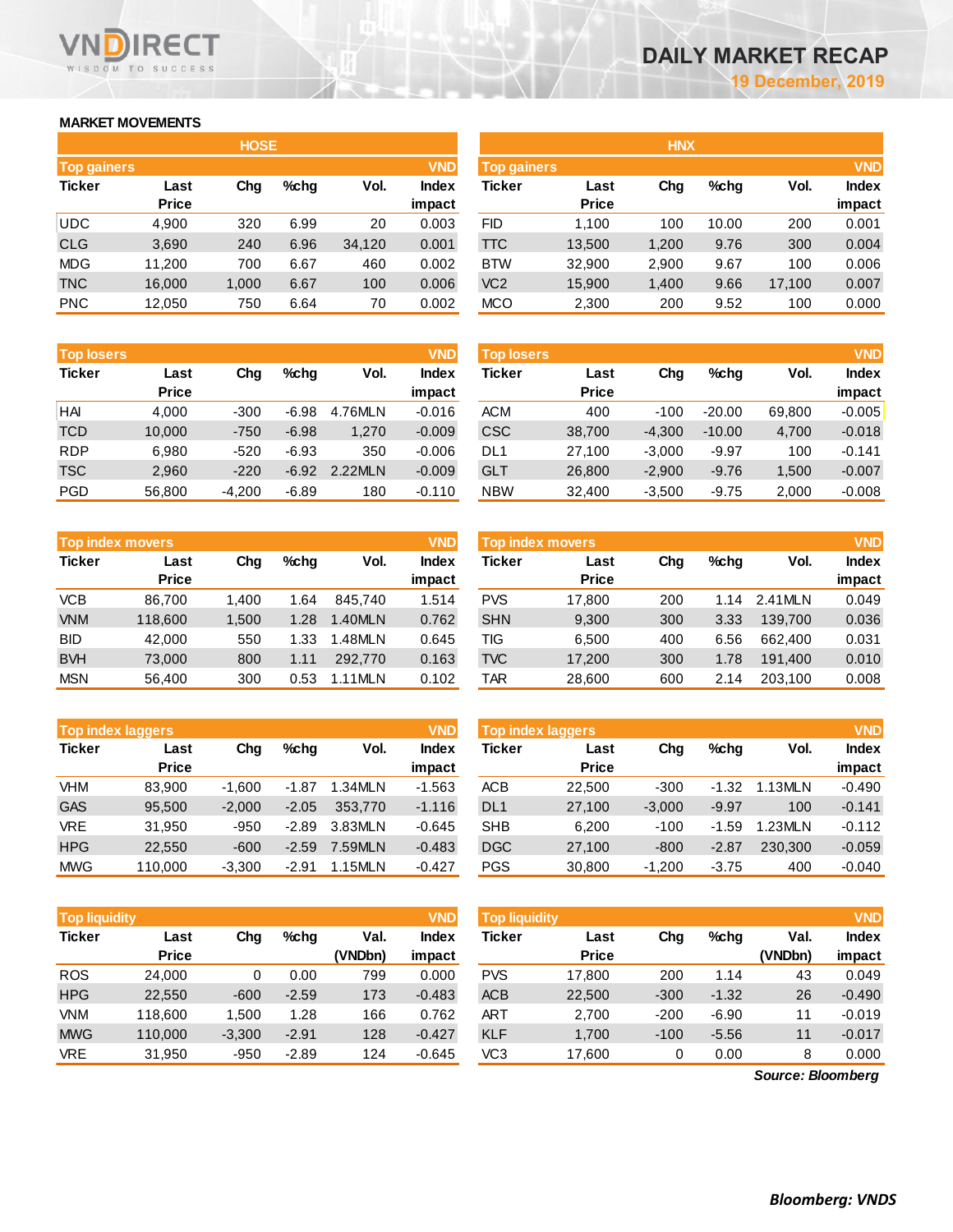

# **FOREIGN ACTIVITIES**

| Volume (Mn'shs)       | <b>HOSE</b> | <b>HNX</b> | Value (VND'bn)        | <b>HOSE</b> | <b>HNX</b> |
|-----------------------|-------------|------------|-----------------------|-------------|------------|
| <b>BUY</b>            | 17.9        | 0.3        | <b>BUY</b>            | 751.6       | 3.5        |
| % of market           | 5.6%        | 0.8%       | % of market           | 11.6%       | $1.0\%$    |
| <b>SELL</b>           | 21.0        | 1.0        | <b>SELL</b>           | 799.2       | 7.9        |
| % of market           | 6.6%        | 2.3%       | % of market           | 12.3%       | 2.3%       |
| <b>NET BUY (SELL)</b> | (3.1)       | (0.6)      | <b>NET BUY (SELL)</b> | (47.6)      | (4.3)      |

*Source: HSX, HNX*



**Foreign net buy/sell (30 days) in VND'bn**

**HOSE HNX** 

| <b>YTD ACCUMULATION</b> |             |            |                       |             |                             |
|-------------------------|-------------|------------|-----------------------|-------------|-----------------------------|
| <b>Volume (MIn'shs)</b> | <b>HOSE</b> | <b>HNX</b> | <b>Value (VND'bn)</b> | <b>HOSE</b> | <b>HNX</b>                  |
| <b>BUY</b>              | 3,536.7     | 230.9      | <b>BUY</b>            | 158,356.5   | 3,735.5                     |
| % of market             | 8.3%        | 3.0%       | % of market           | 16.3%       | 2.2%                        |
| <b>SELL</b>             | 3,744.4     | 267.8      | <b>SELL</b>           | 153,274.5   | 4,440.0                     |
| % of market             | 8.8%        | 3.5%       | % of market           | 15.8%       | 2.6%                        |
| <b>NET BUY (SELL)</b>   | (207.7)     | (36.9)     | <b>NET BUY (SELL)</b> | 5,082       | (704.5)<br>Source: HSX, HNX |

**FOREIGN ACTIVITIES**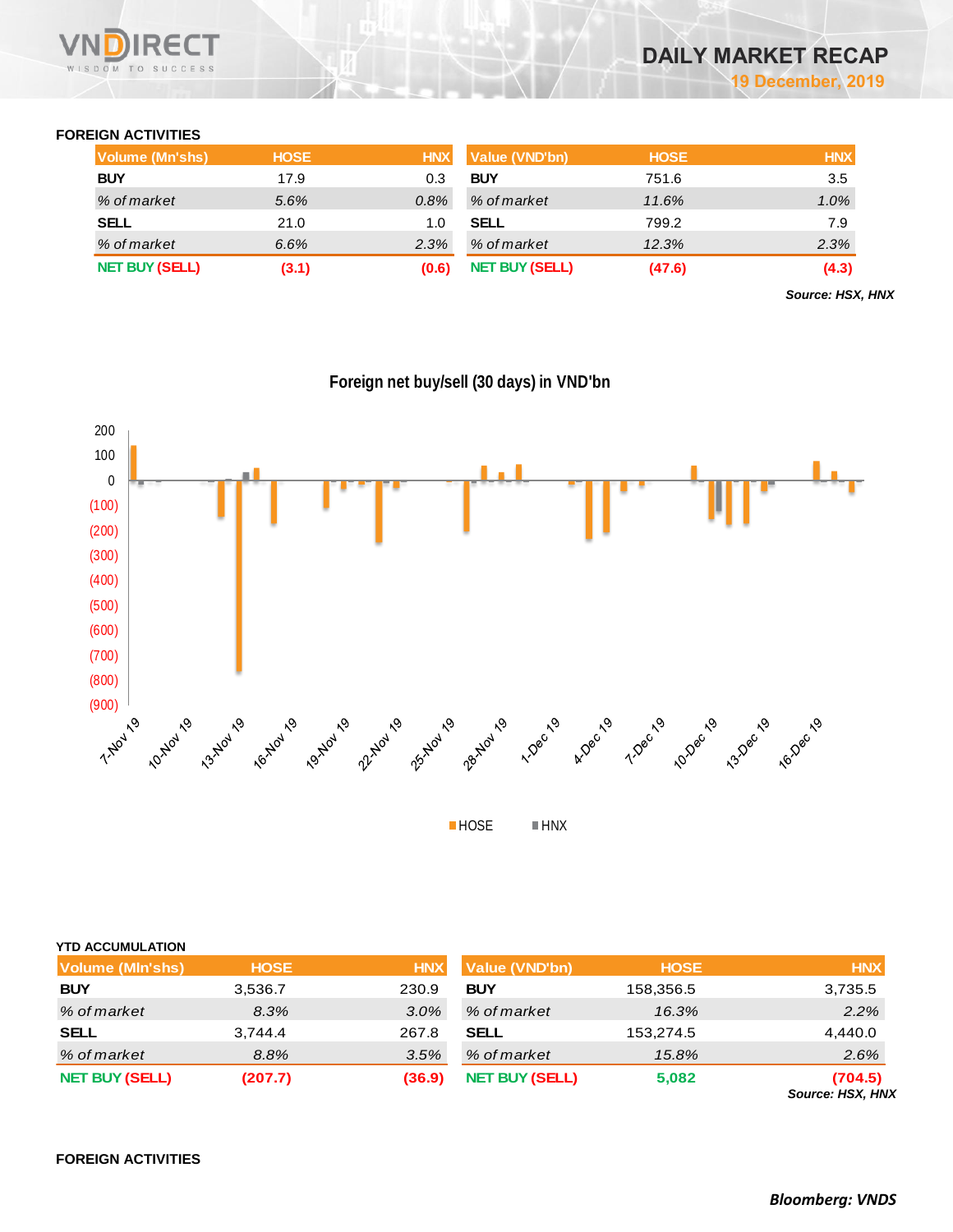# **DAILY MARKET RECAP**

**19 December, 2019**

|               |                               | <b>HOSE</b> |         |       |                 | <b>HNX</b>                    |                      |               |         |       |                        |  |  |
|---------------|-------------------------------|-------------|---------|-------|-----------------|-------------------------------|----------------------|---------------|---------|-------|------------------------|--|--|
|               | Top buy by foreigners (value) |             |         |       | <b>VND'bn</b>   | Top buy by foreigners (value) |                      | <b>VND'bn</b> |         |       |                        |  |  |
| <b>Ticker</b> | Last<br><b>Price</b>          | Chg         | $%$ chg | Value | Index<br>impact | <b>Ticker</b>                 | Last<br><b>Price</b> | Chg           | %chg    | Value | <b>Index</b><br>impact |  |  |
| <b>VNM</b>    | 118,600                       | 1,500       | 1.28    | 178.3 | 0.762           | TIG                           | 6,500                | 400           | 6.56    | 1.0   | 0.000                  |  |  |
| <b>VRE</b>    | 31,950                        | $-950$      | $-2.89$ | 78.0  | $-0.645$        | <b>VCS</b>                    | 83,000               | $-500$        | $-0.60$ | 0.5   | 0.000                  |  |  |
| <b>VHM</b>    | 83,900                        | $-1,600$    | $-1.87$ | 69.4  | $-1.563$        | <b>SHS</b>                    | 7,800                | 0             | 0.00    | 0.4   | 0.000                  |  |  |
| <b>VCB</b>    | 86,700                        | 1,400       | 1.64    | 54.9  | 1.514           | <b>SHB</b>                    | 6,200                | $-100$        | $-1.59$ | 0.3   | 0.000                  |  |  |
| <b>HPG</b>    | 22,550                        | $-600$      | $-2.59$ | 47.7  | $-0.483$        | <b>PVI</b>                    | 31,000               | $-200$        | $-0.64$ | 0.3   | 0.000                  |  |  |

|               | <b>Top sell by foreigners (value)</b> |          |         |       | <b>VND'bn</b>          | Top sell by foreigners (value) | <b>VND'bn</b>        |        |         |       |                        |
|---------------|---------------------------------------|----------|---------|-------|------------------------|--------------------------------|----------------------|--------|---------|-------|------------------------|
| <b>Ticker</b> | Last<br><b>Price</b>                  | Chg      | %chq    | Value | <b>Index</b><br>impact | Ticker                         | Last<br><b>Price</b> | Chg    | %chg    | Value | <b>Index</b><br>impact |
| VNM           | 118,600                               | 1.500    | 1.28    | 100.4 | 0.762                  | <b>PVS</b>                     | 17.800               | 200    | 1.14    | 2.1   | 0.000                  |
| <b>HPG</b>    | 22,550                                | $-600$   | $-2.59$ | 87.1  | $-0.483$               | <b>SHB</b>                     | 6,200                | $-100$ | $-1.59$ | 2.1   | 0.000                  |
| <b>VIC</b>    | 115.800                               | 0        | 0.00    | 78.4  | 0.000                  | <b>PLC</b>                     | 10,900               | 0      | 0.00    | 0.9   | 0.000                  |
| <b>VHM</b>    | 83,900                                | $-1,600$ | $-1.87$ | 73.0  | $-1.563$               | <b>HUT</b>                     | 2,500                | $-100$ | $-3.85$ | 0.8   | 0.000                  |
| <b>VRE</b>    | 31.950                                | $-950$   | $-2.89$ | 72.4  | $-0.645$               | VNR                            | 17.500               | 0      | 0.00    | 0.6   | 0.000                  |

|               | Top net buy by foreigners (value) |        |         |       | <b>VND'bn</b>          |            | Top net buy by foreigners (value) |        |         | <b>VND'bn</b> |                        |
|---------------|-----------------------------------|--------|---------|-------|------------------------|------------|-----------------------------------|--------|---------|---------------|------------------------|
| <b>Ticker</b> | Last<br><b>Price</b>              | Chg    | $%$ chq | Value | <b>Index</b><br>impact | Ticker     | Last<br><b>Price</b>              | Chg    | %chg    | Value         | <b>Index</b><br>impact |
| VNM           | 118.600                           | .500   | 1.28    | 77.9  | 0.762                  | TIG        | 6.500                             | 400    | 6.56    | 1.0           | 0.000                  |
| <b>VCB</b>    | 86.700                            | 1,400  | 1.64    | 27.4  | 1.514                  | <b>VCS</b> | 83,000                            | $-500$ | $-0.60$ | 0.5           | 0.000                  |
| E1VFVN30      | 14,350                            | $-130$ | $-0.90$ | 22.4  | 0.000                  | <b>SHS</b> | 7.800                             | 0      | 0.00    | 0.4           | 0.000                  |
| <b>BID</b>    | 42,000                            | 550    | 1.33    | 22.2  | 0.645                  | <b>PVI</b> | 31,000                            | $-200$ | $-0.64$ | 0.3           | 0.000                  |
| <b>DXG</b>    | 14.000                            | -50    | $-0.36$ | 6.3   | $-0.008$               | DP3        | 74.100                            | 100    | 0.14    | 0.2           | 0.000                  |

|               | Top net sell by foreigners (value) |          |         |         | <b>VND'bn</b>   | Top net sell by foreigners (value) |                      | <b>VND'bn</b> |         |         |                        |
|---------------|------------------------------------|----------|---------|---------|-----------------|------------------------------------|----------------------|---------------|---------|---------|------------------------|
| <b>Ticker</b> | Last<br><b>Price</b>               | Chg      | $%$ chq | Value   | Index<br>impact | Ticker                             | Last<br><b>Price</b> | Chg           | %chg    | Value   | <b>Index</b><br>impact |
| <b>SGN</b>    | 81.900                             | $-1.100$ | $-1.33$ | $-58.2$ | $-0.011$        | <b>PVS</b>                         | 17,800               | 200           | 1.14    | $-2.08$ | 0.000                  |
| <b>HPG</b>    | 22,550                             | $-600$   | $-2.59$ | $-39.4$ | $-0.483$        | <b>SHB</b>                         | 6,200                | $-100$        | $-1.59$ | $-1.73$ | 0.000                  |
| <b>VIC</b>    | 115.800                            | 0        | 0.00    | $-37.2$ | 0.000           | <b>PLC</b>                         | 10.900               | 0             | 0.00    | $-0.93$ | 0.000                  |
| <b>MSN</b>    | 56,400                             | 300      | 0.53    | $-13.2$ | 0.102           | <b>HUT</b>                         | 2,500                | $-100$        | $-3.85$ | $-0.76$ | 0.000                  |
| <b>KBC</b>    | 14.750                             | 0        | 0.00    | $-11.3$ | 0.000           | <b>VNR</b>                         | 17,500               | 0             | 0.00    | $-0.61$ | 0.000                  |

*18-Dec-19*

WNDIRECT

VND

*Source: Bloomberg, HOSE, HNX*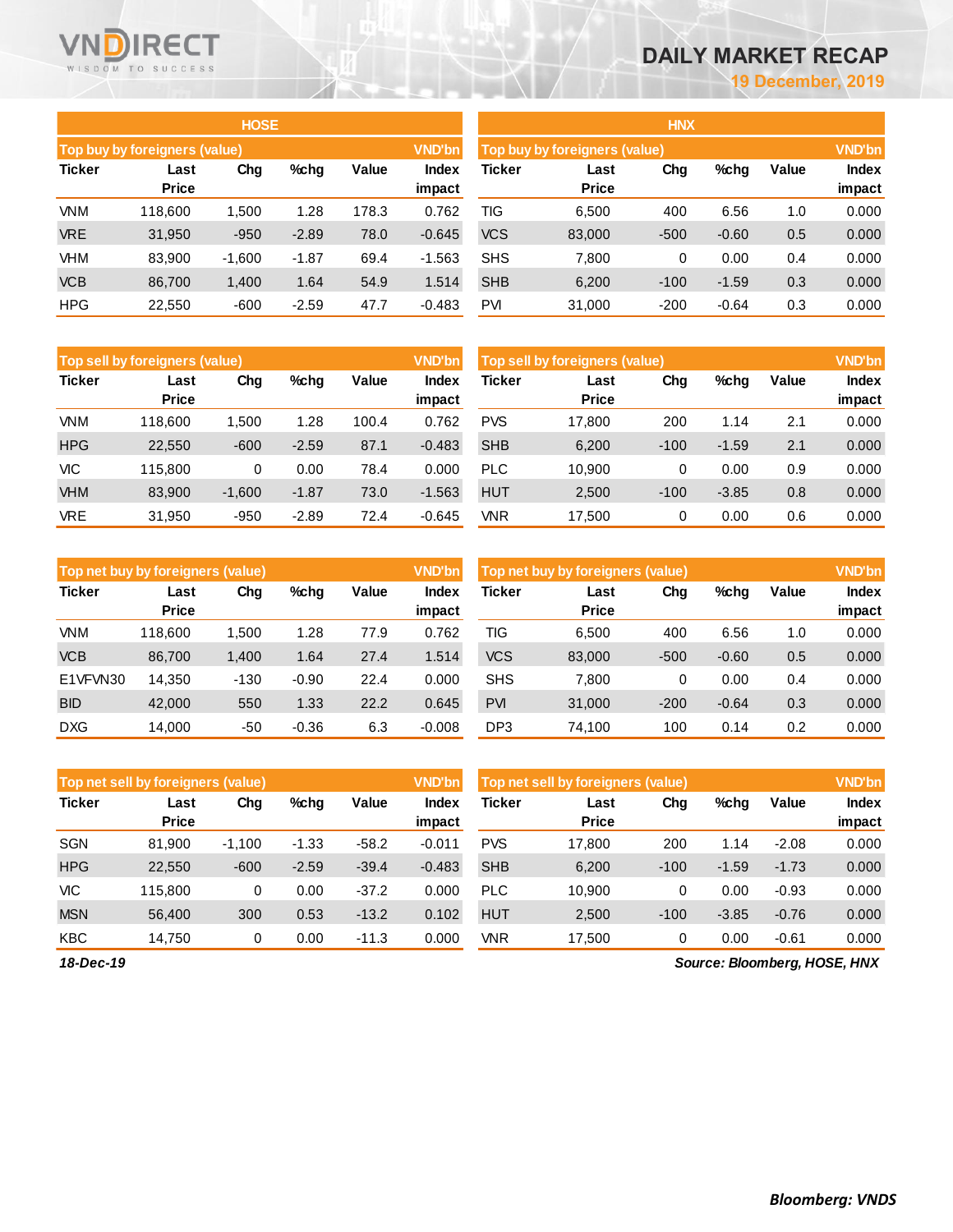**19 December, 2019**

# **TOP 60 MARKET CAP STOCKS SNAPSHOT ON HOSE**

Τ.

|                                           |                     |                  |                        |                |                |                                                   |               |             |                                                           |                                  | <b>19 December, 2019</b> |                    |                    |
|-------------------------------------------|---------------------|------------------|------------------------|----------------|----------------|---------------------------------------------------|---------------|-------------|-----------------------------------------------------------|----------------------------------|--------------------------|--------------------|--------------------|
| TOP 60 MARKET CAP STOCKS SNAPSHOT ON HOSE |                     |                  |                        |                |                |                                                   |               |             |                                                           |                                  |                          |                    |                    |
| No. Ticker                                | Price<br><b>VND</b> | 1M               | Price change (%)<br>3M | 6M             | <b>US\$mln</b> | Mkt. Cap Outs. Vol. Float ratio<br><b>MIn'shs</b> | $\frac{9}{6}$ |             | Avail. Fil Ave. daily vol.<br>$% (30 \, \text{days-shs})$ | P/E<br>$\boldsymbol{\mathsf{x}}$ | P/B<br>$\pmb{\chi}$      | <b>ROE</b><br>$\%$ | <b>ROA</b><br>$\%$ |
| 1 VIC VM                                  | 115,800             | $-1.9$           | $-5.2$                 | 1.6            | 16,833         | 3,369                                             | 24.9          | 21.9        | 376,398                                                   | 72.9                             | 5.0                      | 7.8                | 1.6                |
| 2 VCB VM                                  | 86,700              | $-1.0$           | 7.6                    | 23.3           | 13,876         | 3,709                                             | 25.2          | 6.2         | 574,486                                                   | 16.4                             | 4.0                      | 27.1               | 1.8                |
| 3 VHM VM                                  | 83,900              | $-12.9$          | $-7.2$                 | 7.6            | 11,909         | 3,290                                             | 29.1          | 34.0        | 1,972,041                                                 | 15.9                             | 5.2                      | 37.3               | 11.8               |
| 4 VNM VM                                  | 118,600             | $-1.8$           | $-4.1$                 | $-3.6$         | 8,912          | 1,741                                             | 46.2          | 41.5        | 1,034,867                                                 | 21.5                             | 7.6                      | 36.5               | 28.8               |
| 5 GAS VM                                  | 95,500              | $-12.0$          | $-8.2$                 | $-5.9$         | 7,887          | 1,914                                             | 4.2           | 45.4        | 304,269                                                   | 16.2                             | 4.0                      | 26.1               | 18.6               |
| 6 BID VM                                  | 42,000              | 1.7              | 2.1                    | 31.3           | 7,289          | 4,022                                             | 18.8          | 12.0        | 732,376                                                   | 19.9                             | 2.6                      | 13.5               | 0.5                |
| 7 SAB VM                                  | 233,000             | $-7.9$           | $-12.2$                | $-14.7$        | 6,448          | 641                                               | 10.4          | 36.7        | 34,045                                                    | 31.6                             | 8.4                      | 28.4               | 20.6               |
| 8 TCB VM                                  | 22,700              | $-7.2$           | 0.4                    | 11.8           | 3,429          | 3,500                                             | 79.7          | 0.0         | 1,482,717                                                 | 8.5                              | 1.4                      | 17.2               | 2.7                |
| 9 CTG VM                                  | 20,150              | $-5.8$           | $-3.1$                 | $-0.5$         | 3,238          | 3,723                                             | 35.5          | 0.6         | 3,113,039                                                 | 12.3                             | 1.0                      | 8.5                | 0.5                |
| 10 VJC VM                                 | 142,700             | $-0.6$           | 2.1                    | 20.9           | 3,226          | 524                                               | 46.4          | 10.3        | 434,737                                                   | 14.5                             | 5.5                      | 43.3               | 15.1               |
| 11 VREVM                                  | 31,950              | $-9.2$           | $-5.9$                 | $-4.6$         | 3,211          | 2,329                                             | 41.1          | 16.3        | 4,568,205                                                 | 26.0                             | 2.6                      | 8.8                | 6.3                |
| 12 PLX VM                                 | 55,600              | $-6.1$           | $-9.3$                 | $-8.9$         | 2,857          | 1,191                                             | 8.9           | 6.6         | 206,167                                                   | 16.0                             | 3.0                      | 19.5               | 6.7                |
| 13 MSN VM                                 | 56,400              | $-24.2$          | $-30.3$                | $-31.2$        | 2,845          | 1,169                                             | 25.8          | 9.9         | 1,094,690                                                 | 12.5                             | 2.0                      | 20.5               | 7.6                |
| 14 HPG VM                                 | 22,550              | $-1.5$           | $-2.0$                 | $-2.2$         | 2,687          | 2,761                                             | 52.3          | 10.9        | 6,412,630                                                 | 8.9                              | 1.4                      | 17.4               | 8.8                |
| 15 NVL VM                                 | 55,600              | $-4.5$           | $-12.4$                | $-2.1$         | 2,277          | 949                                               | 27.1          | 31.4        | 353,122                                                   | 17.4                             | 2.5                      | 15.5               | 4.3                |
| 16 BVHVM                                  | 73,000              | 0.0              | $-0.9$                 | $-9.3$         | 2,208          | 701                                               | 27.9          | 23.7        | 158,183                                                   | 38.6                             | 3.3                      | 8.7                | 1.2                |
| 17 MBB VM                                 | 21,000              | $-7.1$           | $-3.9$                 | 10.1           | 2,108          | 2,326                                             | 77.6          | 0.0         | 4,461,281                                                 | 6.4                              | 1.2                      | 21.8               | 2.0                |
| 18 MWG VM                                 | 110,000             | $-6.6$           | $-9.8$                 | 24.6           | 2,101          | 443                                               | 92.7          | 0.0         | 653,273                                                   | 13.2                             | 4.3                      | 37.7               | 12.7               |
| 19 HVN VM                                 | 33,300              | $-4.0$           | $-0.6$                 | $-21.6$        | 2,038          | 1,418                                             | 3.9           | 19.9        | 328,123                                                   | 19.1                             | 2.6                      | 13.4               | 2.7                |
| 20 VPB VM                                 | 19,250              | $-9.2$           | $-8.8$                 | 4.3            | 1,999          | 2,407                                             | 72.4          | 0.0         | 1,346,211                                                 | 5.8                              | 1.2                      | 22.7               | $2.5$              |
| 21 FPT VM                                 | 55,500              | $-3.5$           | $-1.6$                 | 26.0           | 1,624          | 678                                               | 76.9          | 0.0         | 1,613,749                                                 | 11.8                             | 2.8                      | 24.9               | 10.5               |
| 22 POW VM                                 | 12,350              | $-9.5$           | $-2.8$                 | $-21.8$        | 1,248          | 2,342                                             | 87.9          | 35.1        | 1,482,432                                                 | 15.1                             | 1.2                      | 7.8                | 3.2                |
| 23 HDB VM                                 | 26,450              | $-7.8$           | 1.3                    | 1.7            | 1,120          | 981                                               | 72.6          | 6.2         | 1,676,724                                                 | 9.1                              | 1.7                      | 19.1               | 1.4                |
| 24 EIB VM                                 | 16,950              | $-9.6$           | 3.0                    | $-8.9$         | 899            | 1,229                                             | 94.0          | 0.0         | 131,365                                                   | 32.8                             | 1.3                      | 4.1                | 0.4                |
| 25 BHN VM                                 | 77,800              | $-0.9$           | $-0.3$                 | $-20.6$        | 778            | 232                                               | 0.9           | 31.4        | 4,045                                                     | 37.8                             | 4.0                      | 10.9               | 5.2                |
| 26 PNJ VM                                 | 80,900              | $-4.1$           | $-1.8$                 | 13.1           | 777            | 223                                               | 72.5          | 0.0         | 388,551                                                   | 16.7                             | 4.4                      | 28.6               | 16.3               |
| 27 STB VM                                 | 9,940               | $-6.2$           | $-2.5$                 | $-11.3$        | 774            | 1,804                                             | 96.2          | 11.4        | 2,502,016                                                 | 6.4                              | 0.7                      | 11.1               | 0.7                |
| 28 TPB VM                                 | 20,800              | $-6.3$           | $-7.6$                 | $-11.7$        | 742            | 827                                               | 53.8          | 0.0         | 183,806                                                   | 7.2                              | 1.4                      | 22.1               | 1.7                |
| 29 HNG VM                                 | 14,400              | $-2.0$           | $-15.0$                | $-4.0$         | 689            | 1,109                                             | 16.7          | 48.6        | 315,820                                                   | <b>N/A</b>                       | 1.5                      | $-20.6$            | $-8.0$             |
| 30 KDH VM<br>31 ROS VM                    | 26,250              | 0.8              | 2.9                    | 8.2            | 617            | 544                                               | 74.5          | 4.5         | 328,230                                                   | 15.5                             | 2.0                      | 13.5               | 8.8                |
|                                           | 24,000              | $-4.8$           | $-10.8$                | $-21.1$        | 588            | 568                                               | 39.6          | 45.4        | 30,866,540                                                | 69.2                             | 2.3<br>3.9               | 3.4<br>19.4        | 1.8                |
| 32 DHG VM<br>33 REE VM                    | 94,500<br>35,900    | $-0.5$<br>$-3.9$ | 3.8<br>$-3.5$          | $-6.9$<br>13.6 | 533<br>480     | 131<br>310                                        | 5.6<br>55.9   | 45.6<br>0.0 | 13,595<br>673,246                                         | 20.8<br>6.4                      |                          | 18.6               | 15.8<br>10.6       |
| 34 SBT VM                                 | 18,250              | $-2.9$           | 2.0                    | 6.1            | 462            | 587                                               | 20.1          | 93.9        | 1,180,638                                                 | 41.5                             | 1.1<br>1.5               | 3.5                | 1.5                |
| 35 TCH VM                                 | 29,500              | 11.5             | 22.9                   | 37.9           | 450            | 353                                               | 50.0          | 41.9        | 1,822,554                                                 | 27.5                             | 2.3                      | 8.7                | 5.9                |
| 36 GEX VM                                 | 19,750              | $-4.4$           | $-12.0$                | 3.2            | 416            | 488                                               | 84.5          | 33.1        | 684,756                                                   | 8.8                              | 1.6                      | 19.1               | 6.1                |
| 37 SSIVM                                  | 18,400              | $-12.4$          | $-14.8$                | $-24.7$        | 403            | 508                                               | 83.5          | 44.6        | 1,400,299                                                 | 10.4                             | 1.0                      | 9.4                | 3.7                |
| 38 PPC VM                                 | 28,200              | 2.5              | 13.3                   | 2.9            | 390            | 321                                               | 24.6          | 32.8        | 328,384                                                   | 8.9                              | 1.5                      | 17.2               | 13.5               |
| 39 PDR VM                                 | 26,000              | $-0.4$           | $-1.7$                 | 4.4            | 368            | 328                                               | 37.2          | 42.9        | 739,695                                                   | 12.2                             | 2.2                      | 20.1               | 5.9                |
| 40 VGC VM                                 | 18,100              | $-3.2$           | $-8.6$                 | $-10.4$        | 350            | 448                                               | 12.3          | 35.6        | 182,053                                                   | 13.0                             | 1.3                      | 10.1               | $3.6\,$            |
| 41 DXG VM                                 | 14,000              | $-9.7$           | $-18.6$                | $-1.1$         | 318            | 520                                               | 88.5          | 3.5         | 1,789,758                                                 | 4.4                              | 0.8                      | 25.9               | 8.5                |
| 42 LGC VM                                 | 37,000              | $-2.9$           | 1.4                    | 32.6           | 308            | 193                                               | 0.6           | 4.0         | 49                                                        | 22.2                             | 2.4                      | 11.6               | 3.1                |
| 43 PHR VM                                 | 52,400              | $-7.3$           | $-6.4$                 | $-6.4$         | 306            | 135                                               | 32.5          | 42.5        | 399,637                                                   | 8.2                              | 2.3                      | 28.8               | 16.2               |
| 44 VHC VM                                 | 77,400              | $-2.0$           | $-2.3$                 | $-8.9$         | 304            | 91                                                | 50.1          | 65.8        | 72,215                                                    | 5.2                              | 1.5                      | 32.2               | 22.2               |
| 45 GMD VM                                 | 23,550              | $-5.6$           | $-13.9$                | -9.1           | 302            | 297                                               | 81.3          | 0.0         | 216,492                                                   | 12.1                             | 1.1                      | 9.7                | 6.2                |
| 46 KBC VM                                 | 14,750              | 0.0              | $-4.8$                 | 2.4            | 299            | 470                                               | 71.4          | 22.3        | 1,460,400                                                 | 9.2                              | 0.7                      | 8.4                | 4.4                |
| 47 HCM VM                                 | 22,200              | $-8.3$           | -4.7                   | $-2.4$         | 293            | 306                                               | 49.2          | 43.0        | 985,477                                                   | 17.2                             | 1.6                      | 10.2               | 6.2                |
| 48 NLG VM                                 | 26,950              | $-4.6$           | $-5.1$                 | $-1.5$         | 290            | 250                                               | 62.1          | 0.0         | 353,815                                                   | 12.9                             | 1.5                      | 11.7               | $5.5\,$            |
| 49 VPI VM                                 | 41,500              | 0.4              | $-0.1$                 | 0.0            | 287            | 160                                               | 100.0         | 42.5        | 404,364                                                   | 15.7                             | 3.0                      | 20.6               | 8.1                |
| 50 NT2 VM                                 | 22,200              | $-4.3$           | $-9.8$                 | $-17.8$        | 276            | 288                                               | 32.3          | 30.3        | 280,651                                                   | 8.2                              | 1.5                      | 20.0               | 9.7                |
| 51 PVD VM                                 | 15,150              | $-7.9$           | $-17.0$                | $-5.8$         | 275            | 421                                               | 49.5          | 28.8        | 1,586,740                                                 | 14.2                             | 0.5                      | 3.3                | 2.1                |
| 52 SCS VM                                 | 126,000             | $-14.7$          | $-24.4$                | $-21.4$        | 274            | 50                                                | 98.9          | 28.2        | 7,225                                                     | 16.3                             | 7.7                      | 46.6               | 42.4               |
| 53 HT1 VM                                 | 15,000              | $-0.7$           | $-3.8$                 | $-4.8$         | 247            | 382                                               | 99.9          | 42.5        | 176,843                                                   | 7.8                              | 1.0                      | 13.8               | 6.9                |
| 54 GTN VM                                 | 22,550              | 9.2              | 18.4                   | 18.7           | 243            | 250                                               | 27.8          | 99.7        | 453,182                                                   | <b>N/A</b>                       | 2.1                      | $-0.4$             | $-0.2$             |
| 55 CII VM                                 | 22,700              | $-5.4$           | 9.9                    | $-1.3$         | 243            | 248                                               | 83.0          | 19.1        | 294,277                                                   | 12.3                             | 1.0                      | 8.8                | 1.9                |
| 56 GEG VM                                 | 27,100              | $-4.1$           | <b>N/A</b>             | <b>N/A</b>     | 238            | 204                                               | 58.8          | 13.0        | 547,055                                                   | 25.1                             | 2.4                      | 7.8                | 4.8                |
| 57 HPX VM                                 | 26,000              | $-3.0$           | $-1.3$                 | $-3.0$         | 224            | 200                                               | 90.3          | 35.2        | 282,214                                                   | 11.6                             | 2.0                      | 19.3               | 6.4                |
| 58 VCF VM                                 | 195,000             | 6.8              | 14.1                   | 8.3            | 224            | 27                                                | 1.5           | 48.4        | 358                                                       | 8.3                              | 4.4                      | 52.3               | 32.2               |
| 59 DPM VM                                 | 13,200              | $-5.4$           | 0.0                    | $-20.2$        | 223            | 391                                               | 36.7          | 30.0        | 238,295                                                   | 20.3                             | 0.7                      | 3.7                | 2.6                |
| 60 PGD VM                                 | 56,800              | 47.9             | 72.1                   | 49.5           | 221            | 90                                                | 24.6          | 22.9        | 29,380                                                    | 23.0                             | 3.9                      | 16.8               | 7.2                |